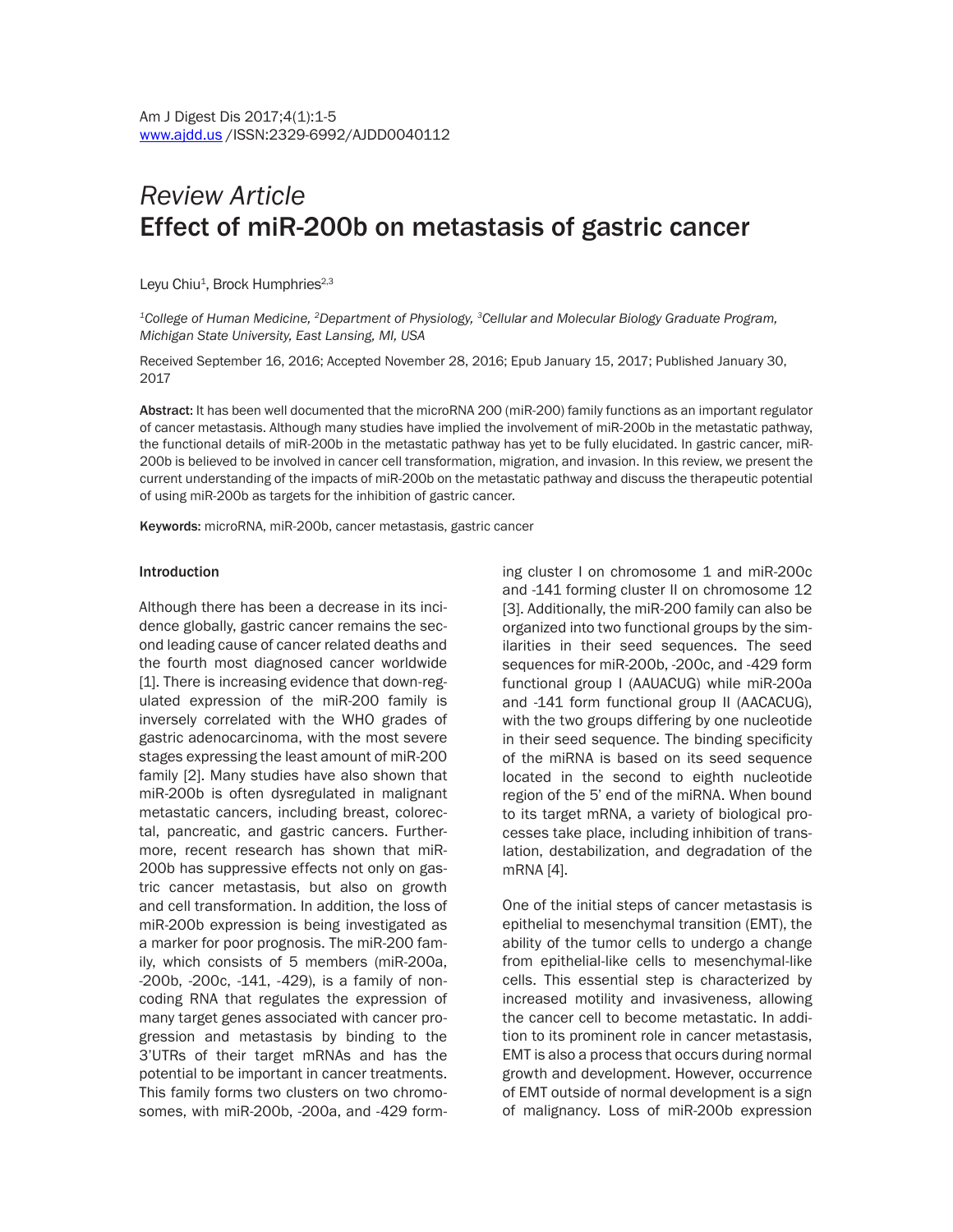has been associated with carcinogenesis and EMT, along with a marked increase in the transcriptional repressor proteins that regulate extracellular matrix recycling, namely ZEB1 and ZEB2. Increased ZEB1 and ZEB2 expression can lead to binding of E-boxes in the E-cadherin gene promoter, causing transcriptional inhibition. Down-regulation of E-cadherin expression leads to the loss of cellular adhesion. As a result, tumor cell motility and ability to metastasize is increased. Some researchers have also reported a relationship between miR-200 family and chemoresistance, showing that restoration of miR-200c levels led to increased sensitivity to antitumor drugs [5]. These studies show that the miR-200 family is not only important in cancer metastasis but also for the efficacy of chemotherapeutics. Metastasis is generally characterized into six sequential steps: 1) growth of the primary tumor and invasion of nearby tissue, 2) disassociation and migration away from the primary tumor, 3) intravasation into circulatory system, 4) ability to survive transportation through vascular system, 5) attachment to the vascular wall and successful extravasation, and 6) colonization of the new organ and growth of the secondary tumor [6]. In this review, we will examine the role of miR-200b in gastric cancer cell transformation, migration, and invasion.

# **Transformation**

Neoplastic cellular transformation in gastric cancer is thought to be the result of the accumulation of DNA damage resulting from a variety of factors such as *Helicobactor pylori* (H. pylori) infection, smoking, obesity, and genetic susceptibility [7]. Studies have shown that miR-200b plays an important role in preventing malignant cell transformation. In a study investigated by Tang et al., miR-200b was found to be strongly down-regulated in gastric cancer specimens. It was reported that miR-200b directly targeted DNA methyltransferases, which is responsible for the enzymatic addition of a methyl group at the C5 position of cytosine. This down-regulation of miR-200b results in a decrease in global DNA methylation, leading to dysregulation of gene expression and malignancy. Additionally, it was shown that ectopic expression of miR-200b in gastric cancer cells impaired proliferation and invasion through direct targeting of DNMT3A and DNMT3B and

decreasing DNMT1 expression indirectly. These data suggest miR-200b plays an important role in DNA hypomethylation of gastric cancer [8]. The biological effects of overexpressing miR-200b have also been investigated, with the results showing that miR-200b overexpression leads to significantly attenuated cell proliferation [8]. In a study by Yang et al., miR-200b was revealed to be down-regulated in malignant nasopharyngeal carcinoma (NPC) cells when quantified using qRT-PCR [9]. It was also found in the same study that restoration of miR-200b was capable of inhibiting the growth of NPC cells, indicating that miR-200b may be cancersuppressive. Others have also reported the effect of miR-200b on maintaining epithelial morphology. Kurashige et al. was able to show that up-regulation of miR-200b in gastric cancer cells caused cell morphology to change from fibroblast- to epithelial-like, an indication that expression of miR-200b is correlated with the ability to reverse EMT [10]. The results of these studies demonstrate the importance of miR-200b in inhibition of cell transformation and EMT.

## Migration

After a tumor cell transforms into a malignant tumor cell, it needs to gain the ability to migrate before metastasis can occur. Paterson et al. recently showed that altered expression of miR-200b at the leading edges of colorectal adenocarcinomas has significant effects on metastasis and leads to a poorer survival [11]. The study confirms that loss of miR-200b expression is associated with EMT, increased ZEB1, and degradation of the basement membrane, all of which contribute to the migratory ability of tumor cells. Paterson's *in vitro* study used SW480 colon cancer cells to demonstrate that leading edge epithelial cells transformed to the more malignant and elongated mesenchymal phenotype in cells with down-regulated miR-200b expression [11]. These results show that loss of miR-200b expression is critical for the migratory characteristics of colon cancer cells.

In another study by Yang et al., malignant NPC cells were found to be expressing significantly less miR-200b compared to non-tumor nasopharyngeal cells. Using a wound-healing assay, Yang et al. demonstrated that overexpression of miR-200b caused decreased cell migration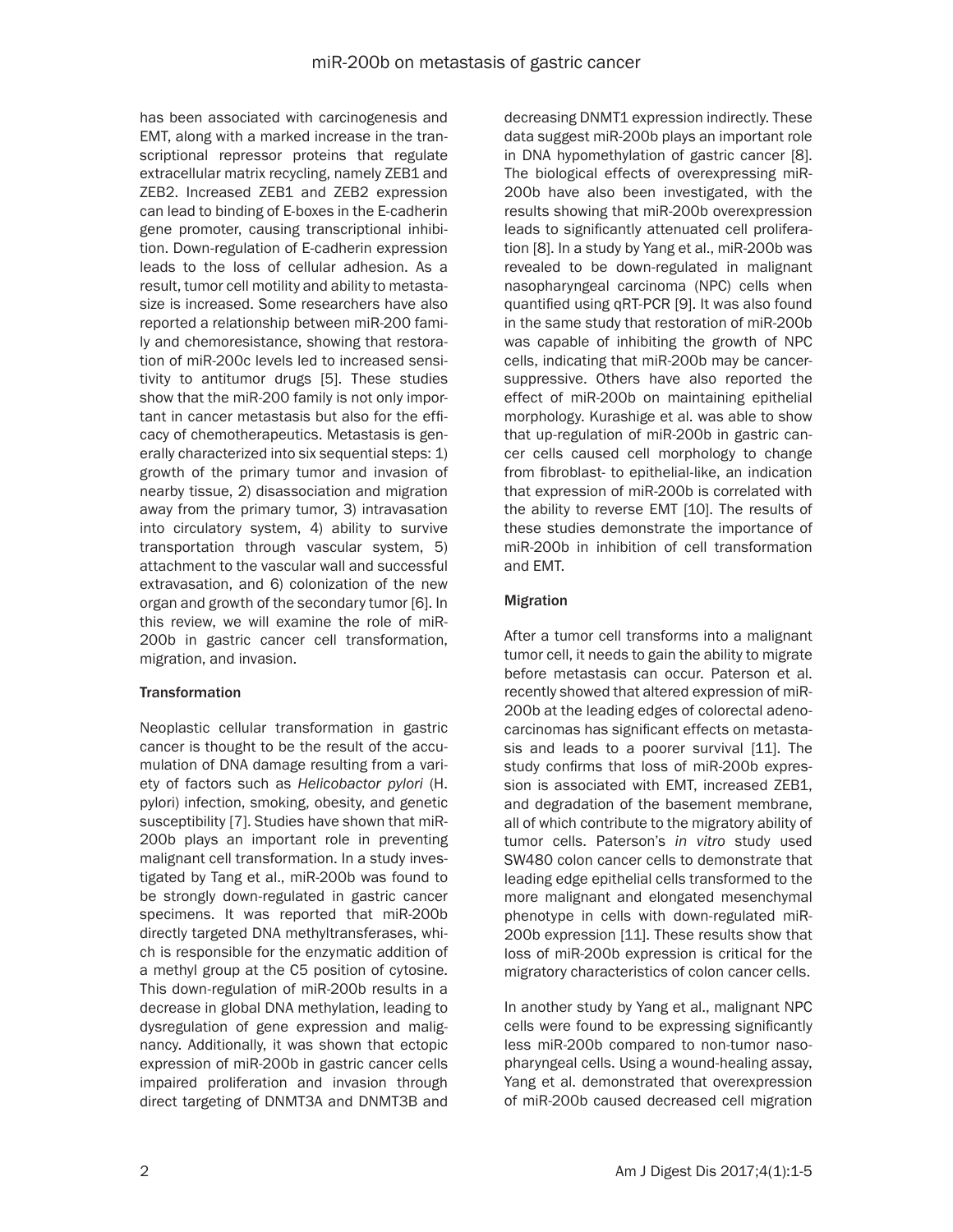

in C666-1 and 5-8F cell lines compared to control. They were also able to show that miR-200b knockdown cell lines had increased migration compared to the negative control [9]. These findings are consistent with a study by Kurashige et al., who showed that overexpression of miR-200b in gastric cancer cells had the same effect of inhibiting cellular migration in a wound healing assay [10]. Kurashige used NUGC3 and AGS cell lines to show that when treated with pre-miR-200b, both were found to have distinctively less migratory abilities compared to negative control cells. The same study also revealed that miR-200b controls gastric cancer metastasis by specifically regulating ZEB2 expression. The results of these studies indicate that loss of miR-200b expression is common in migrating cancer cells.

### Invasion

Recent studies have suggested that miR-200b also plays an important role in cell invasion. Tang et al. demonstrated that ectopic expression of miR-200b in MGC-803 and AGS cells markedly attenuated cell invasion by targeting DNMT3A, DNMT3B, and SP1, when compared to gastric cancer control cells [8]. Using frozen tissue samples of gastric cancer patients, it was shown that metastasis and invasion into the lymph nodes were higher in the low miR-200b expressing group than the high expressing group. Another study by Paterson et al. showed that increased invasion of leading edge cells occur as a result of EMT and a down-regulation of miR-200b [11]. Using ISH and qPCR, Paterson was able to demonstrate that expression of miR-200b declines toward the invasive front of colorectal adenocarcinomas, leading to

degradation of the border basement membrane. This finding is important because loss of basement membrane in colorectal cancer is correlated with invasive metastasis and poor survival [12]. Kurashige et al. similarly showed that cell invasion was significantly inhibited in AGS cells with upregulated miR-200b expression, which may suggest the anti-invasive properties of miR-200b. This line of evidence was also supported

by Yang et al., who used the Matrigel transwell invasion assay to demonstrate that overexpression of miR-200b markedly reduced the invasive ability of C666-1 and 5-8F NPC cell lines. Across all these studies, it is evident that miR-200b has suppressive abilities on metastatic invasion in gastric cancer and numerous other types of cancer.

### Conclusion

Gastric cancer continues to be the second leading cause of cancer related mortality [1]. The carcinogenesis of gastric cancer is a complex interplay between host and environmental factors that still have not yet been fully elucidated. We now understand through a large volume of work that EMT is an important characteristic that tumor cells acquire in order to become invasive. This process is heavily influenced by the loss of miR-200b, a non-coding RNA that plays a significant role in the process of EMT and metastasis. Studies on miR-200b have increased our understanding of the critical roles it plays in gastric cancer cell transformation, migration, and invasion (Figure 1). Interestingly, although many studies have shown the cancer suppressive effects of miR-200b, some groups have reported that other members of the miR-200 family are actually overexpressed in other types of cancer. These findings indicate that the role of miR-200s in cancer development may be cancer-type dependent. Furthermore, Dykxhoorn et al. reported that increased miR-200b expression might be necessary for colonization of the new site, due to the effect of miR-200b in increasing E-cadherin [13]. Some have speculated that EMT is an important feature of the initial steps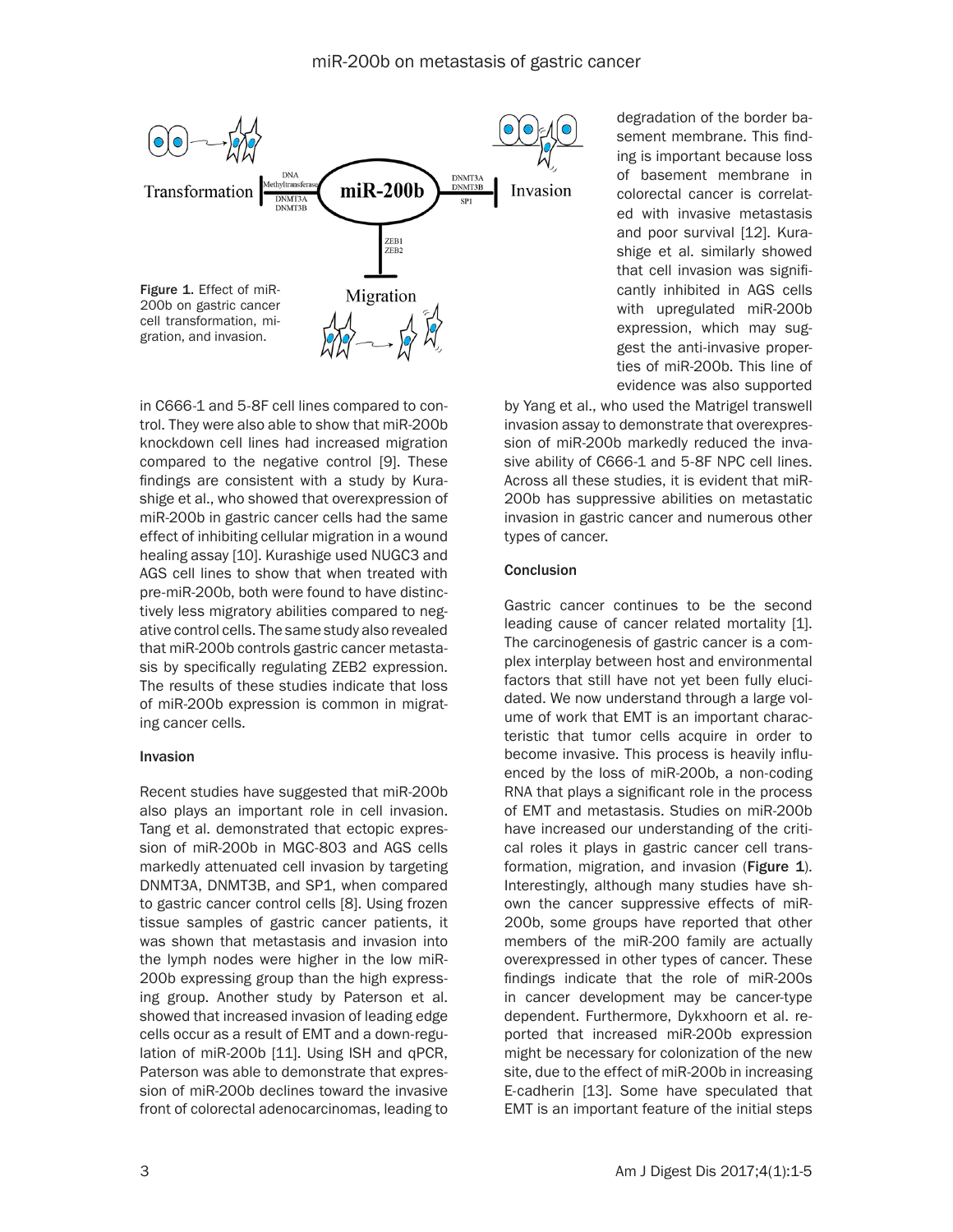| Direct targets of miR-200b                          | Cell types        | Functions of targets                                                                                     | References |
|-----------------------------------------------------|-------------------|----------------------------------------------------------------------------------------------------------|------------|
| DNA (cytosine-5)-Methyltransferase 3 Alpha (DNMT3A) | Stomach           | Adds methyl groups to DNA; Responsible for CpG<br><b>Island Methylation</b>                              | [8]        |
| DNA (cytosine-5)-Methyltransferase 3 Beta (DNMT3B)  | Stomach           | Adds methyl groups to DNA; Responsible for CpG<br><b>Island Methylation</b>                              | [8]        |
| Transcription factor Sp1 (SP1)                      | Stomach, Pancreas | Regulation of cell survival, growth, and angiogenesis;<br>Regulates FGFR1, IGFR1, VEGF, thymidine kinase | [8, 17]    |
| Zinc Finger E-box Binding Homeobox 1 (ZEB1)         | Colon, Stomach    | Transcriptional Repressor of E-cadherin and miR-<br>200 Family Members; Expression Promotes EMT          | [2, 6, 10] |
| Zinc Finger E-box Binding Homeobox 2 (ZEB2)         | Colon, Stomach    | Transcriptional Repressor of E-cadherin and miR-<br>200 Family Members; Expression Promotes EMT          | [2, 6, 10] |

Table 1. Summary of miR-200b functional partners in gastric cancer

of metastasis, while a reversion (MET) is necessary for the tumor cells to complete colonization and establish attachment at the new site. Therefore, more research is needed to investigate the role of miR-200b in different metastatic cancer types and subtypes.

Our current knowledge of miR-200b allows us to hypothesize that its expression may be a useful marker for evaluating the prognosis of gastric cancer. Similarly, E-cadherin, ZEB1, and ZEB2 may all potentially be used as markers to predict the metastatic abilities of a tumor. We know that miR-200b reduces the risk of metastasis by playing an important role in inhibiting EMT, at least in gastric cancer. It has also been reported that the miR-200 family, specifically loss of miR-200c, is found to be associated with chemoresistance of cancer cells. Thus, the distinction must be made that members of the miR-200 family may have similar but not necessarily identical functions. A summary of the functional partners of miR-200b in gastric cancer can be found in Table 1.

Further research on miR-200b is needed to gain a better understanding of its promising potential as a therapeutic target for gastric cancer. Recent clinical trials have explored two main strategies of miRNA manipulation. These strategies are dependent on whether the expression of a specific miRNA acts as an oncogene or as a tumor suppressor [14]. Current treatment uses anti-miRNA oligonucleotides as antagonists to inhibit oncogenes [15]. However, in gastric cancer where loss of tumor suppressor miR-200b is seen, the strategy is to use viral carriers to reintroduce miR-200b expression [16]. Although many studies have shown good results using these strategies, there are still numerous hurdles to overcome. Due to the expansive nature of the function of miRNAs,

further research is needed to improve the specificity of miRNA targeting. Many studies have confirmed the inhibitory role of miR-200b on the initiation of metastasis in multiple types of cancer, and further biomedical research may offer exciting, novel strategies for miRNA-based cancer treatment.

### Acknowledgements

We wish to thank Dr. Chengfeng Yang for helpful guidance and incredible mentorship.

#### Disclosure of conflict of interest

None.

Address correspondence to: Leyu Chiu, College of Human Medicine, Michigan State University, East Lansing, Michigan 48824, USA. Tel: 562-481-8146; E-mail: [chiule@msu.edu](mailto:chiule@msu.edu)

#### References

- [1] Ang TL and Fock KM. Clinical epidemiology of gastric cancer. Singapore Med J 2014; 55: 621-628.
- [2] Cong N, Du P, Zhang A, Shen F, Su J, Pu P, Wang T, Zjang J, Kang C and Zhang Q. Downregulated microRNA-200a promotes EMT and tumor growth through the wnt/beta-catenin pathway by targeting the E-cadherin repressors ZEB1/ZEB2 in gastric adenocarcinoma. Oncol Rep 2013; 29: 1579-1587.
- [3] Altuvia Y, Landgraf P, Lithwick G, Elefant N, Pfeffer S, Aravin A, Brownstein MJ, Tuschl T and Margalit H. Clustering and conservation patterns of human microRNAs. Nucleic Acids Res 2005; 33: 2697-2706.
- [4] Bartel DP. MicroRNAs: target recognition and regulatory functions. Cell 2009; 136: 215- 233.
- [5] Cochrane DR, Spoelstra NS, Howe EN, Nordeen SK and Richer JK. MicroRNA-200c mitigates invasiveness and restores sensitivity to